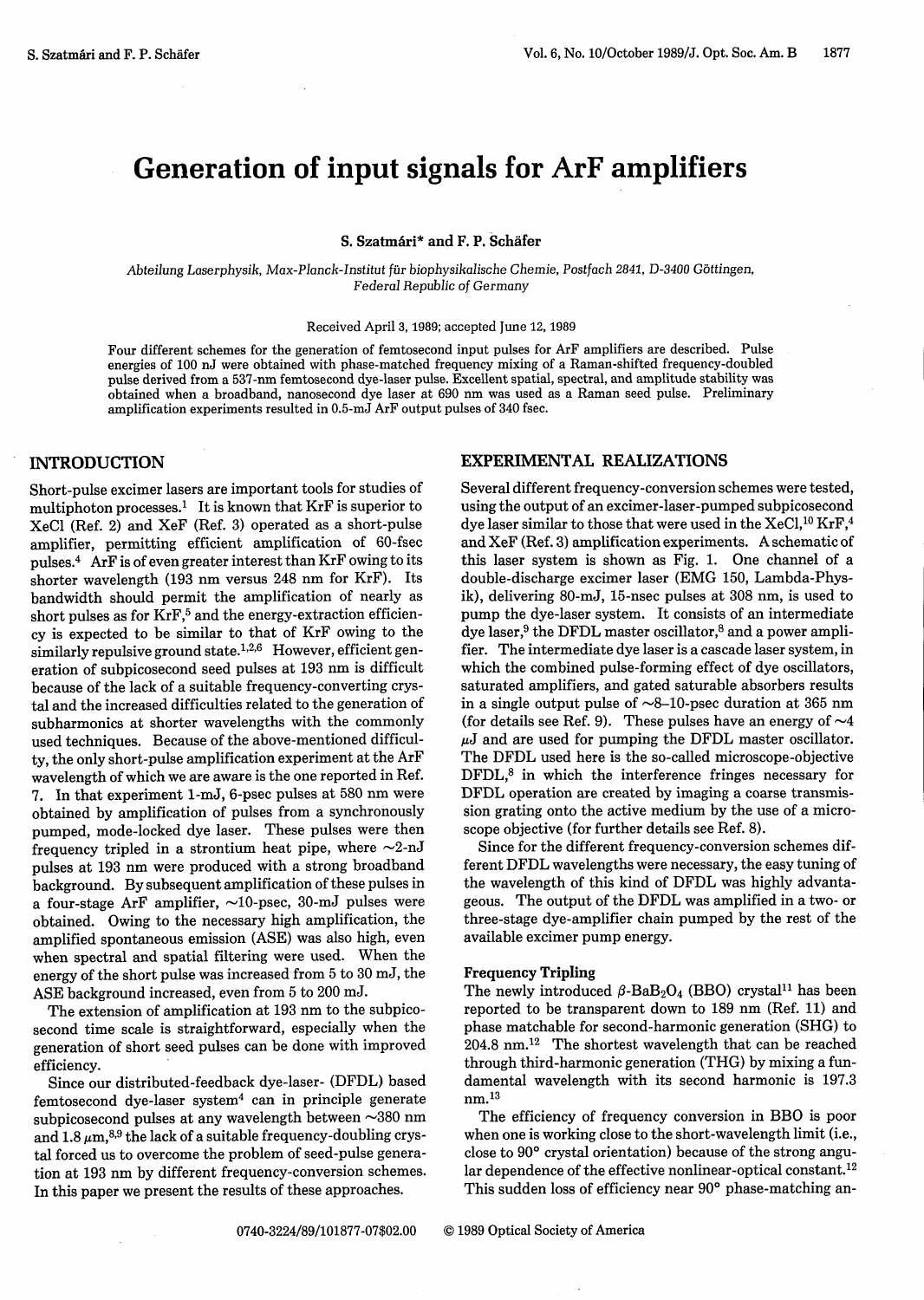

Fig. 1. Schematic of the excimer-laser-pumped subpicosecond dye-laser system.

gle has been noted in both SHG (Ref. 12) and THG (Ref. 13) experiments.

When the crystal is cooled to  $\sim$ 100 K, the shortest wave $length$  for SHG and THG is 203.4 (Ref. 14) and 195.3 nm,  $^{14,15}$ respectively. Even when this cooled crystal is used, the short-wavelength limit of THG is still far from the tuning range of ArF, which is centered at 193.3 nm and already ceases at 194.3 nm.<sup>5</sup>

On the other hand, when short pulses and correspondingly thin crystals are used, the wavelength dependence of efficiency for a given crystal orientation is expected to decrease. Therefore one might expect some slowly decreasing signal even beyond the short-wavelength limit, which can reach the ArF gain band.

For this reason we have measured the wavelength dependence of the efficiency of mixing a fundamental wavelength from 580 to 595 nm with its second harmonic as shown in Fig. 2. The pulses at the fundamental wavelength were generated by the system shown in Fig. 1. After amplification, typically 50- $\mu$ J pulses of  $\sim$ 500-fsec duration were obtained.

The output beam was linearly polarized with a vertical  $E$ vector, which was then focused by an  $f = 200$ -mm lens and frequency doubled by a 0.2-mm-thick, 420 -cut BBO crystal positioned before the focus of the lens. The mixing crystal was 0.2-mm, 90°-cut BBO, positioned just at the focus. Since the two wavelengths to be frequency mixed had crossed polarizations, the second BBO crystal was turned by **450** around the axis of the beam. The energy of the third

harmonic, measured by a calibrated Hamamatsu R 1081 solar-blind photomultiplier, as a function of wavelength is shown in Fig. 2. One observes a sharp drop in efficiency at wavelengths longer than the cutoff wavelength, in agreement with the observations of Ref. 13. However, the THG energy does not drop to zero, even when the wavelength is decreased beyond the cutoff wavelength (non-phasematched frequency mixing) but stays at  $\sim$ 8 nJ. It is seen from the figure that the effect of phase matching is negligible



Fig. 2. Wavelength dependence of the third harmonic generated by a 0.2-mm-thick, 90°-cut BBO crystal.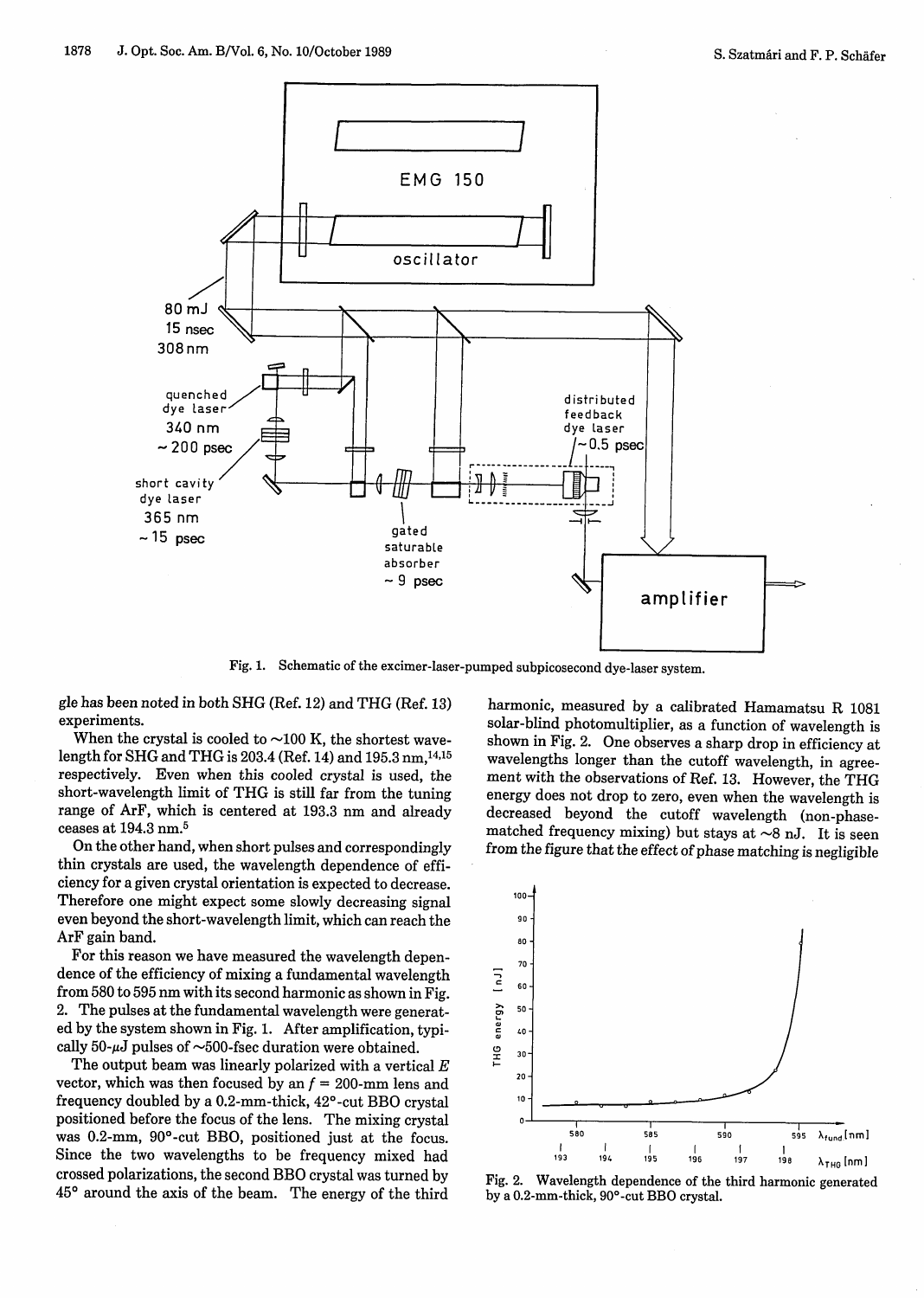at the desired 193.3-nm wavelength in spite of the relatively small separation of this wavelength and the cutoff wavelength (197.3 nm).

This experiment was repeated with a cooled BBO crystal (at  $\sim$ 100 K). One could observe the expected shift of the cutoff wavelength,'5 but no better result was achieved at 193 nm.

This means that in the cases of both THG and SHG one has to work in a purely non-phase-matched condition, which makes SHG preferable.

#### **Frequency Doubling**

For the non-phase-matched SHG experiments the wavelength of the dye laser was set to 386.6 nm. The typical output energy was  $\sim$ 30  $\mu$ J, which was then focused by an f =  $200$  mm lens onto different samples (CaF<sub>2</sub>, LiF, KDP, BBO, ADP). The samples were illuminated at 0° angle of incidence and were rotated around the axis of the beam to get maximum signal. The best results are obtained for the ADP crystal, for which 12-nJ pulses at 193 nm were generated. This method is simple; however, here the energy of the SHG is limited to the  $\sim$ 10-nJ range.

The two examples discussed above showed that, when one is using non-phase-matched frequency conversion, the achievable output signal barely exceeds the 10-nJ range for our input energies. To have efficient frequency conversion below the 198 nm limit one has to utilize other frequencyconversion schemes (e.g., anti-Stokes stimulated Raman scattering) or to use two different wavelengths to be mixed in the BBO crystal, for which the phase-matching condition can be fulfilled even beyond 193 nm, as demonstrated in Ref. 16. However, for the generation of these wavelengths either two different oscillators or (preferably with only a single oscillator) other frequency-conversion schemes are necessary.

# **Frequency Conversion Including Raman Oscillators**

Both Stokes and anti-Stokes stimulated Raman scattering are well developed and widely used techniques for converting radiation to longer or shorter wavelengths with high efficiency.<sup>17-24</sup>

Our first effort to reach the wavelength of 193 nm by using Raman conversion was the coherent anti-Stokes Raman conversion of 210-nm radiation into 193 nm, using hydrogen as a Raman scatterer; but this approach failed to work. In this experiment the initial wavelength of the Raman conversion ( $\lambda_0 = 210$  nm) was reached through frequency doubling in a BBO crystal. For this reason we had to use a Raman scatterer having enough shift (for hydrogen,  $\Delta \bar{\nu} = 4155 \text{ cm}^{-1}$ and  $\lambda_0 = 210$  nm) for which the initial wavelength can be reached through efficient frequency doubling in BBO. On this time scale hydrogen is a highly transient scatterer, <sup>24</sup> for which the threshold of Raman conversion is only energy dependent. For the less transient scatterer CH4, lower threshold is expected, but the shift ( $\Delta \bar{v}$  = 2916 cm<sup>-1</sup>) is relatively small, corresponding to an initial wavelength of  $\lambda_0$  $= 205$  nm, which can be reached only with poor efficiency by the use of SHG in BBO.<sup>12</sup>

Because of the energy dependence of the threshold of transient Raman scattering, other power-dependent processes (self-focusing, self-phase modulation, continuum generation) become easily competitive when one is converting

subpicosecond pulses into the first Stokes line. The conditions are even worse when conversion into higher orders or into anti-Stokes lines is needed. We have found from the practical point of view that the only useful conversion of subpicosecond pulses with Raman oscillators is conversion into the first Stokes line.

In the next experiment with Raman conversion, we attempted to reach the 193-nm wavelength by frequency mixing of the Stokes-shifted Raman line and the second harmonic of the fundamental wavelength. This is actually a realization of the idea of extending the phase-matching condition for BBO to shorter wavelengths by mixing two different initial wavelengths.'6 However, in this approach these two wavelengths are generated from a common source by downfrequency and upfrequency conversion.

It is known<sup>12,13</sup> that one has to operate with a BBO crystal at phase-matching angles smaller than  $\sim 83^\circ$  in order to get efficient frequency conversion. This corresponds to a wavelength that is longer than the cutoff wavelength by roughly 1 nm. This means that the two wavelengths have to be chosen so that the phase-matching condition is fulfilled even for 192 nm. In spite of the slight discrepancy in the calculated phase-matching conditions obtained from the dispersion formulas of Chen<sup>11</sup> and Kato,<sup>12</sup> a good estimate of the two necessary wavelengths can be made by using the experimental data of Ref. 16 and comparing those with the dispersion formulas.25 We concluded that one needs a shift of more than  $\sim$ 4000 cm<sup>-1</sup>, which can be reached only by vibrational Raman scattering in hydrogen or by electronic Raman scattering. When hydrogen is used as a Raman scatterer, the fundamental wavelength must be set to 537 nm, giving a second-harmonic wavelength of 268.5 nm and a first-Stokesshifted line at 691 nm. This results in a sum frequency at 193.3 nm, for which the efficiency of sum-frequency conversion is expected still to be high in BBO. By optimizing our femtosecond dye-laser system to the highest output energy,  $\sim$ 200- $\mu$ J pulses of  $\sim$ 500-fsec duration are obtained at 537 nm.



Fig. 3. Possible schemes for frequency conversion including a Raman oscillator.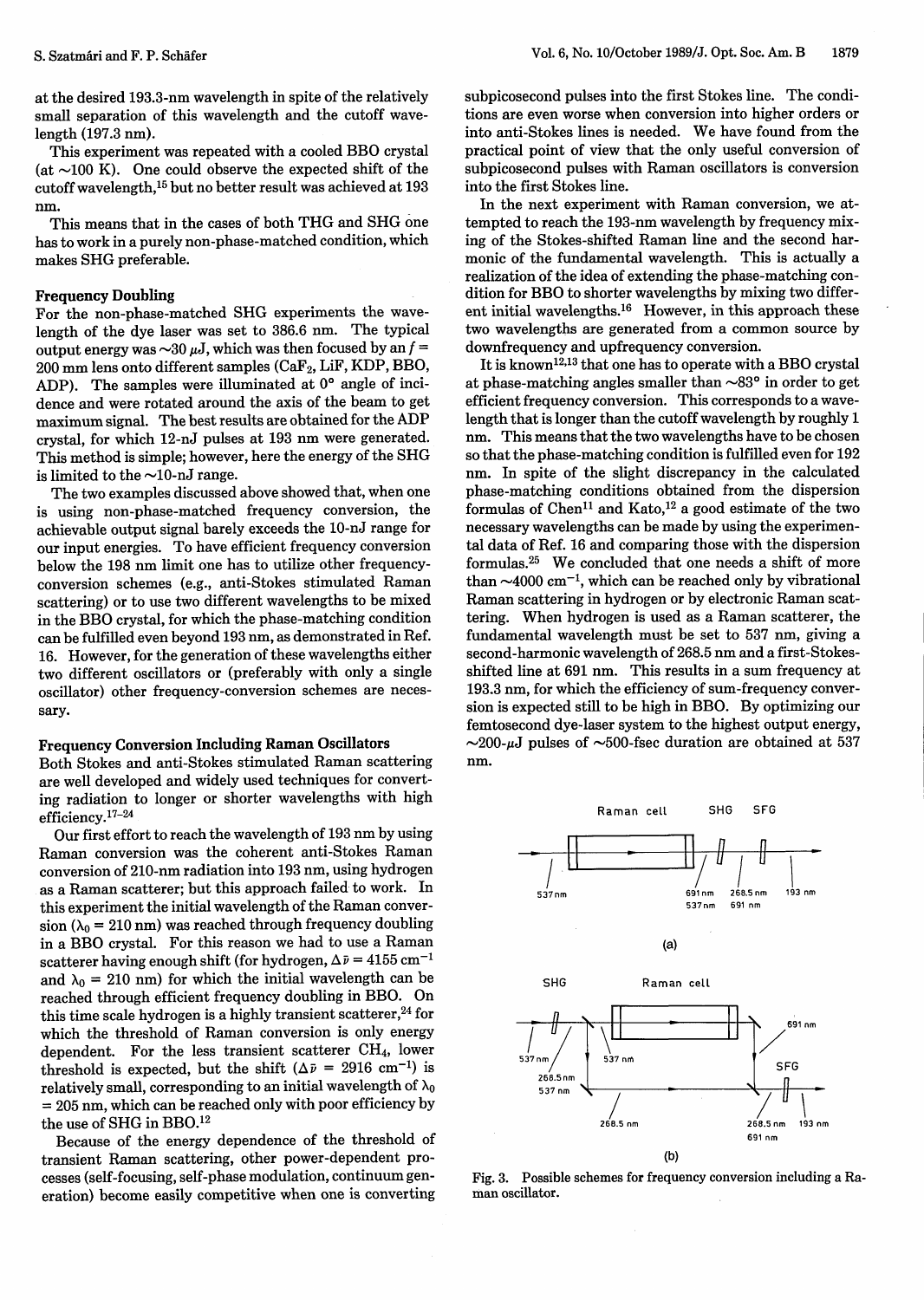Possible schemes for frequency conversion are shown in Fig. 3. Figure 3(a) shows the simplest possible in-line arrangement, in which the 537-nm fundamental wavelength is first converted to 691 nm by a Raman shift in hydrogen and then the rest of the fundamental is used for frequency doubling. Then the 268.5- and 691-mm wavelengths are mixed in the following sum-frequency-generation (SFG) crystal. (In the figure, at each point of the system only those wavelengths are indicated that are important from the point of view of frequency conversion.) It is known from the theory of transient Raman generation<sup>26</sup> that the first Stokes pulse follows the pump pulse with a delay  $(t_d)$  comparable with the duration of the pump pulse  $(t_p)$   $(t_d \approx 0.9 t_p)$ . Owing to the group-velocity dispersion of the window material of the Raman cell, this delay is decreased, and by proper choice of its thickness complete temporal overlap can be achieved. This synchronism can be maintained in the later stages by the use of thin crystals in the positions of SHG and SFG.

One problem to be considered is the orthogonal polarization of the second harmonic and the Raman pulse, which can be overcome, albeit at the expense of efficiency, by rotating the optical axis of the SFG crystal by **450** around the axis of the beam. A better solution is to rotate selectively the polarization of one of the beams by a dichroic half-wave plate, while preserving the state of the polarization for the other (see below).

We found that the main problem in using the scheme in Fig. 3(a) is the spatial and spectral distortion of the fundamental pulse during Raman conversion. Even in the optimum conditions, when the  $200 - \mu J$  output pulse of the dye laser was gently focused onto the Raman cell containing 45 bars of hydrogen and positioned  $\sim$ 1 m beyond the last amplifier, strong self-phase modulation and self-focusing occurred at the Raman threshold. The spatial distortion made the SHG process ineffective, and the spectral distortion of the fundamental was then converted to both the Raman and the second-harmonic spectra, appearing as statistically fluctuating lines.

These difficulties could partly be avoided if SHG could be done before the Raman process. However, this cannot happen when an in-line arrangement is used, owing to the groupvelocity dispersion of the cell windows. Figure 3(b) shows a solution for this case, in which the fundamental and the second harmonic are separated after SHG by a dichroic mirror. Then the rest of the fundamental is used for the generation of the first Stokes line, which is then recombined with the second-harmonic by using another dichroic mirror. in a way to ensure exact synchronism for SFG.

When this arrangement is used, spectral distortion is expected to be present only in the Raman spectrum. In order to minimize this distortion and to increase the effective iteraction length, we should use the Raman cell in a double-pass configuration. For this reason and because of the lack of suitable dichroic mirrors, the arrangement finally used in our experiments was a modified version of Fig. 3(b), as shown in Fig. 4.

The output of the dye laser was gently focused onto the 50 cm-long Raman cell containing 45 bars of hydrogen, positioned  $\sim$ 1 m after the last amplifier. SHG is done just after the last amplifier by using a  $0.2$ -mm-thick,  $52^{\circ}$ -cut BBO crystal. It is positioned in a special holder consisting of two  $\varphi = 10^{\circ}$  wedged plates oriented oppositely. This holder is filled with an immersion liquid. Then the fundamental passes through this construction as if it were a plane-parallel plate, but the second harmonic generated between the two wedged plates-owing to the different refractive indices of the wedges for these two wavelengths-deviates slightly (by  $\sim 0.5^{\circ}$ ). This angular separation is just enough to separate the second harmonic (shown as the dashed lines in Fig. 4) and to send it via mirror  $M_1$  through a delay line in order to compensate for the delay of the other arm where the Raman conversion is done. After passing through the Raman cell, the main pulse together with the Raman pulse is sent back to the cell by an  $R = 500$ -mm concave aluminum mirror. In the second pass, the cell is used as a Raman amplifier.<sup>23,27,28</sup> The synchronization between the pump and Raman pulses is readjusted by proper choice of the thickness of the cell window adjacent to the mirror. The thickness optimum is  $\sim$ 10 mm of quartz glass.

The beam after the second pass-which has a small  $(\sim 0.3)$  angle to the incoming beam-is directed to lens L via mirror  $M_2$ . The curvature of mirror  $M_4$ , which directs the



Fig. 4. Experimental realization of frequency conversion including a Raman oscillator.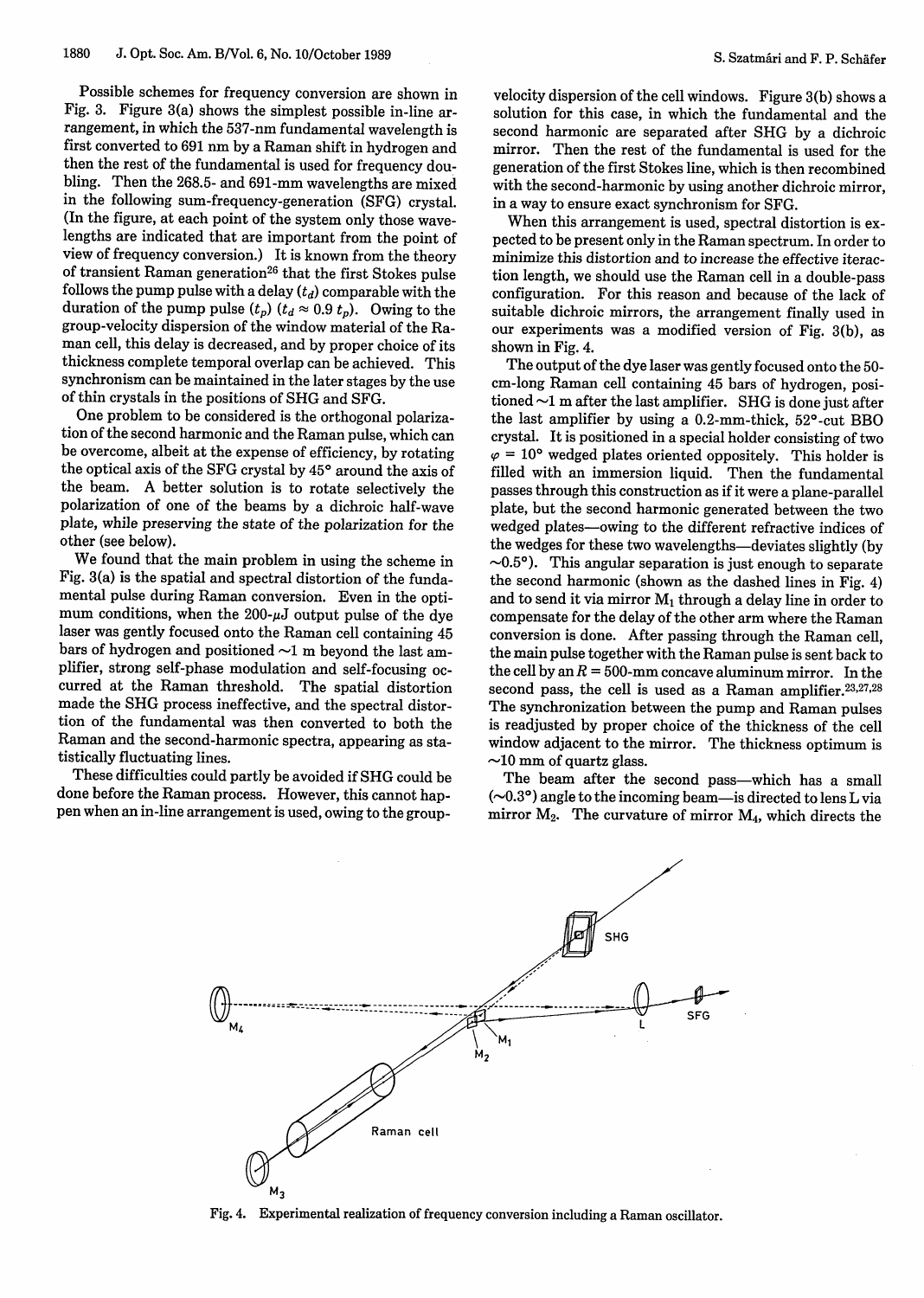

Fig. 5. Spectrum of the output pulse at 193 nm using (a) 1-mm and (b) 0.2-mm SFG crystals. (c) Spectrum of the ASE of the ArF amplifier.

second harmonic toward L, is chosen so that the beam diameters, both for the second harmonic and for the Raman beam, are the same at the position of L. By proper adjustment and translation of M4, the two beams are made spatially and temporally overlapping; however, they enclose an angle of  $\sim 0.5$ °. By using an off-axis area of the focusing lens, owing to the dispersion of the lens the two beams can be set parallel and have their foci close to each other. The SFG crystal-a 900-cut BBO crystal-is positioned between the two focal points. During Raman generation both the originally linearly polarized pump and the Raman beam became unpolarized. Then the horizontal component was mixed by the SFG crystal with the horizontally polarized second harmonic. The energy of the mixed frequency at 193 nm was  $\sim$ 80 nJ.

This beam could easily be separated from the 268.5- and 691-nm radiation by the use of a pair of dichroic mirrors and appeared as an easily visible circular spot when a white paper was inserted as a fluorescent screen into the beam. The spectrum of the 193-nm pulse is shown in Figs. 5(a) and 5(b) for 1- and 0.2-mm, 90'-cut BBO crystals, respectively, used for SFG. The spectral narrowing due to the limited bandwidth of the long crystal is clearly seen by comparing the two spectra. In Fig. 5(a) the narrow line could be tuned over the gain spectrum of the ArF [shown in Fig. 5(c) for comparison] by rotating the SFG crystal. From these figures one can conclude that even the shorter (0.2-mm) crystal is somewhat too long for this application. The line structure of the spectrum in Fig. 5(b), in which both the relative amplitude and the position of these lines was statistically fluctuating, is the result of the spectral distortion that occurs during Raman conversion.

Preliminary amplification experiments were performed that used these pulses as input pulses for the second discharge channel of an EMG 150 pump laser filled with 7.5 mbars of fluorine, 350 mbars of argon, and with helium to a total pressure of 2.5 bars. In a double-pass arrangement (similar to that used in Ref. 4) the energy was boosted to  $\sim$ 0.5 mJ with less than 1% ASE content. The beam diameters for the first and second passes were  $\sim$ 1 and 4 mm, respectively. In the second pass the maximum beam diameter was limited by the relatively narrow discharge. The pulse duration of the output was measured by the twophoton ionization autocorrelator technique, using NO gas as in Ref. 4. (A detailed description of the autocorrelator is given in Ref. 29.) Two autocorrelation curves are shown in Fig. 6, where the curve of Fig. 6(a) is measured directly after the output, and that of Fig. 6(b) after compression in a single-pass, double-prism pulse compressor consisting of two  $60^{\circ}$  LiF prisms separated by 2.3 m. The autocorrelation width is 1.3 psec for the uncompressed pulse, decreasing to 530 fsec after compression, corresponding to 340-fsec pulse duration assuming sech<sup>2</sup> pulse shape.

By studying the spectral and temporal behavior of the short pulses shown in Figs. 5 and 6, one sees that the main drawback of this frequency-conversion scheme (besides its



Fig. 6. Autocorrelation trace of the amplified 193-nm pulses (a) just after amplification and (b) with pulse compression.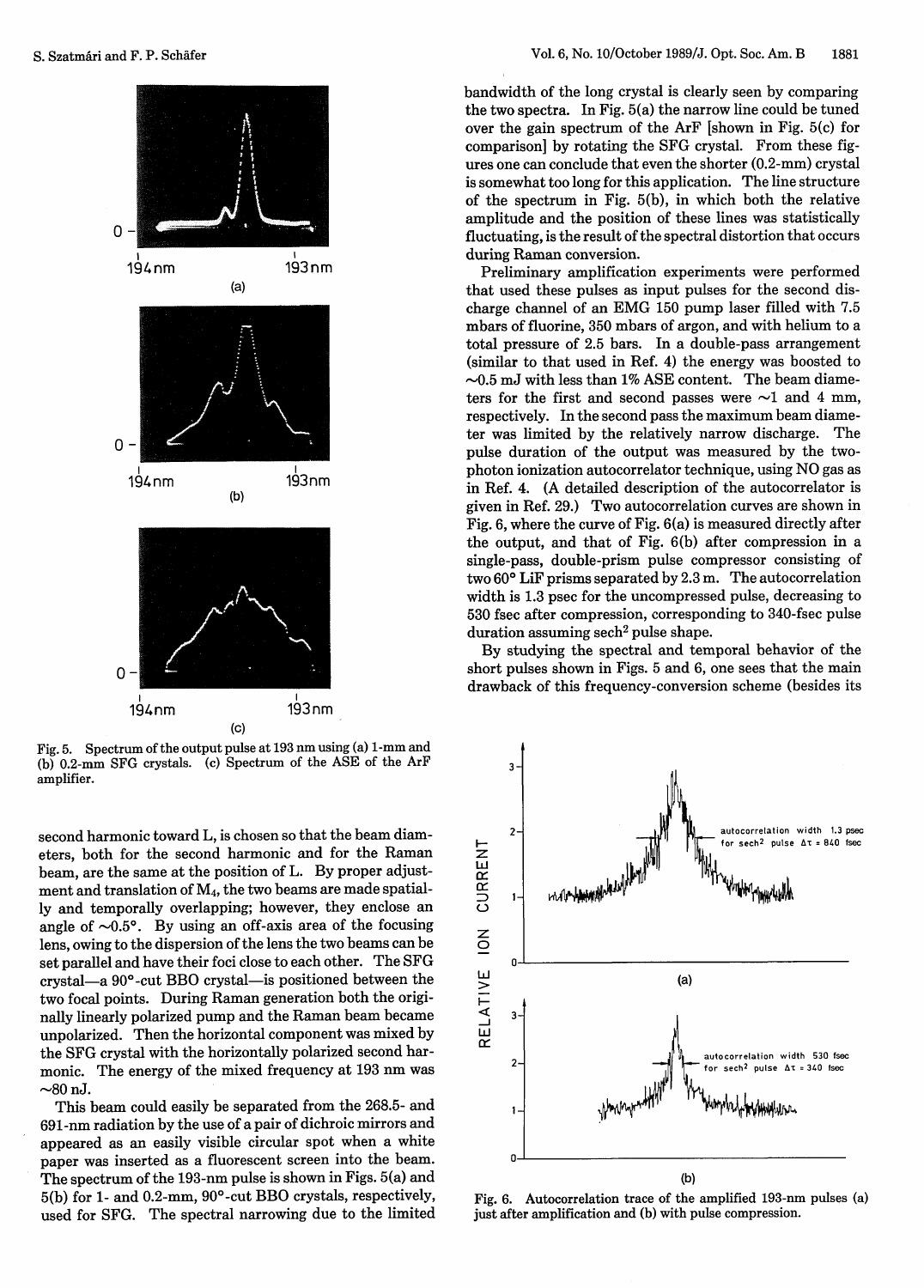relative complexity) is the output modulated spectrum, which leads to a relatively long pulse duration. Even after pulse compression the pulse duration is roughly three times the Fourier limit of the ArF amplifier, and inherent uncompressable temporal wings are seen to be present on the autocorrelation curves.

In the above arrangement the Raman cell was used in the second pass as an amplifier, decreasing the focusing require-However, one had to achieve oscillation in the first pass, which already led to some spectral distortion of the fundamental. The main problem is that this spectrally distorted fundamental is then used as a pump pulse in the second pass, so that the gain spectrum of this Raman amplifier becomes distorted, resulting in an even more distorted output spectrum. It would be desirable to use the Raman cell only as an amplifier, which could lead to less required gain and therefore less distortion. However, in this case a suitable seed pulse is needed at the Raman wavelength.

**Frequency Conversion Using Raman Amplification** ly<sup>23,27,28</sup> that the spectral and spatial quality of a Raman beam and the efficiency of energy conversion into the first Stokes line can be improved significantly by injecting a properly synchronized input pulse at the desired Raman wavelength into a Raman cell, which then is used as a Raman amplifier. In all three of the references cited above the seed pulses were generated in another Raman oscillator, pumped for the Raman amplifier after spatial and spectral filtering.<br>In our experimental conditions the available pump energy

of  $\sim$ 200  $\mu$ J is just enough for pumping one cell. On the other hand, the necessary spatial and spectral filtering of the Raman pulse and its synchronization to the pump pulse in the amplifier make this method fairly complicated for practical use. Since the gain at the oscillation threshold of Raman amplifiers is in the range of  $\sim 10^{10}$ ,<sup>23</sup> one has a chance to saturate these amplifiers even with input pulses having extremely small intensity in the temporal and spectral gain

windows of the Raman amplifier. This is demonstrated by the following numerical example. Assuming a Raman amplifier to be pumped by a  $200 - \mu J$ , 0.5-psec transform-limited pulse, and using the  $\sim$ 100- $\mu$ J output of an excimer-laserpumped broadband dye laser having a duration of  $\sim$ 10 nsec and approximately five times broader bandwidth than that of the Raman amplifier, one needs a gain of only  $\sim 10^4$  to. reach saturation. Comparing this value with the gain corre-<br>sponding to the self-oscillation threshold, one can expect deeply saturated amplification at a pump rate, where no<br>oscillation occurs. Saturation effects are already apparent in Raman amplification experiments, when the amplified Stokes energy is larger than  $\sim$  2% of the input pump energy.<sup>23</sup> We found a practical optimum at  $\sim$ 10%: Here the dependence of the amplified Stokes energy on both the pump and the seed Stokes energy is already small, but pump depletion still does not play an important role in modulating the pump<br>pulse. In this way one can stabilize the Stokes energy with-<br>out affecting the temporal profile of the transmitted pump pulse. The advantages of using long and broadband dyeleser pulses are that one need not take care of any synchronization and that the Raman line can be tuned over the spectrum of the dyeleser pulse simply by tuning the pum

The experimental realization shown in Fig. 7 includes the DFDL amplifier chain, the broadband seed-pulse oscillator, the Raman amplifier, and the crystals. The DFDL pulse, after amplification, is sent through a telescope ( $M = 1$ ), including a spatial filter discriminating against ASE. This telescope is adjusted to get a convergent beam through the second, 1.5-mm-diameter Bethune-type amplifier, so that its focus is beyond the Raman cell approximately 1 m after the last amplifier, where the SHG and SFG crystals are positioned. Under these conditions the Raman cell is far from the self-oscillation threshold. The seed pulses for the Raman amplifier are generated in the broadband dye laser, pumped by  $\sim$ 10% of the pump energy directed to the last amplifier. This laser consists of a backmirror of 100% reflectivity and a glass plate as an outcoupler and uses a 1.5  $\times$ **10-3** M solution of Pyridin 1 dye in methanol as an active medium. This results in an oscillation centered just at 691



Fig. 7. Experimental realization of frequency conversion using Raman amplification.